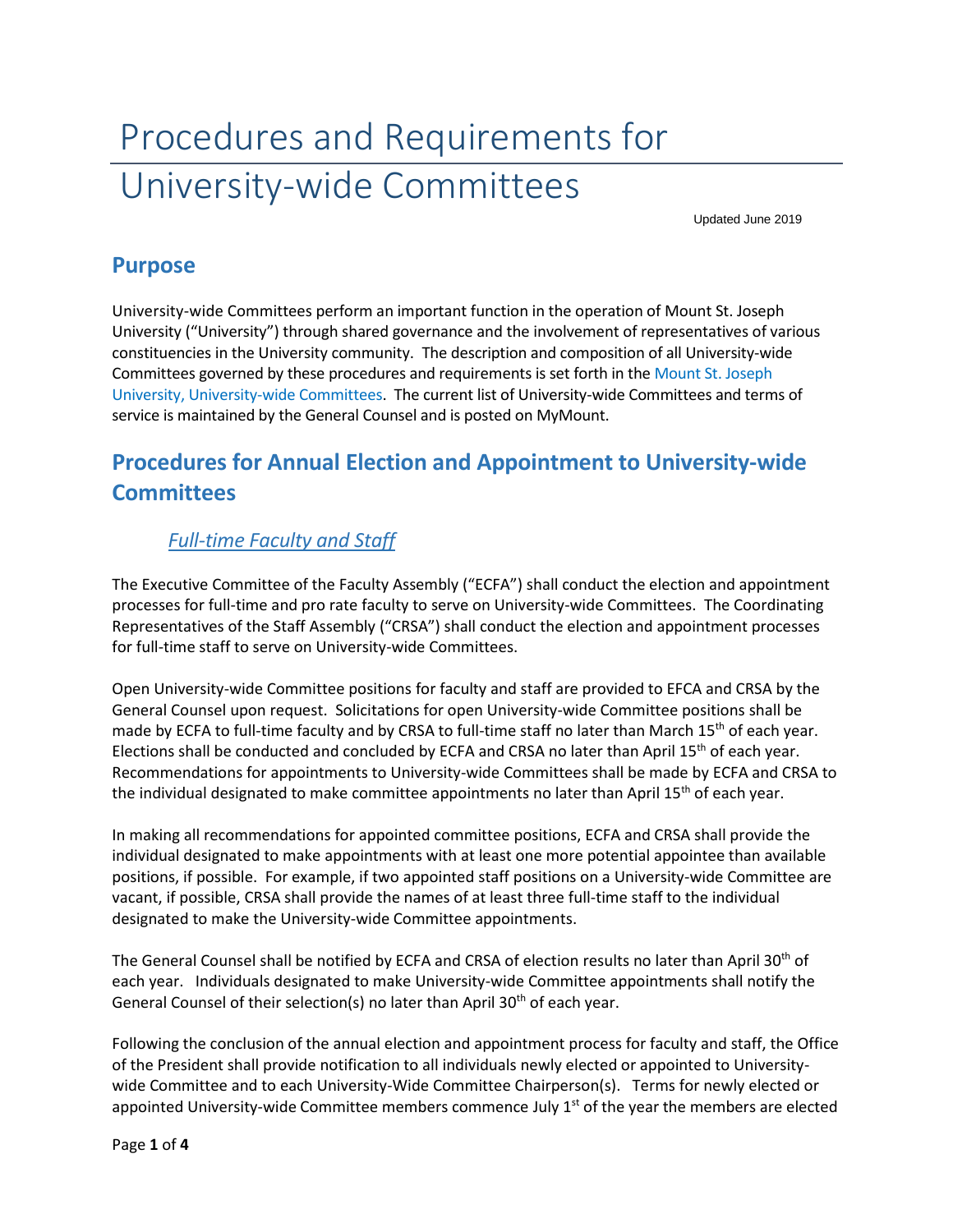or appointed.

#### *Students*

Certain University-wide Committees include University students in their composition. Open Universitywide Committee positions for students are provided to the Dean of Students by the General Counsel upon request. Solicitations for open University-wide Committee positions shall be made by the Student Government Association to undergraduate students, by the Dean of Students for resident students, by the Student Athlete Advisory Committee to Student-Athletes, by the Director of Mission Integration for all students, and by the Graduate Council to graduate students no later than September  $1<sup>st</sup>$  each year. Recommendations for appointments to University-wide Committees shall be made by the appropriate recommending body to the individual designated to make committee appointments no later than September 15<sup>th</sup> of each year.

In making all recommendations for appointed committee positions, the recommending body shall provide the individual designated to make appointments with at least one more potential appointee than available positions, if possible. For example, if possible, when two appointed student positions on a University-wide Committee are vacant, the recommending body shall provide the names of at least three students to the individual designated to make the University-wide Committee appointments.

Individuals designated to make University-wide Committee appointments shall notify the General Counsel of their selection(s) no later than October  $1<sup>st</sup>$  of each year. Terms for newly appointed University-wide Committee members commence immediately and continue for the remainder of the identified term.

#### *Sisters of Charity, Alumni, and Other Community Members*

Certain University-wide Committees have compositions that include representatives of the Sisters of Charity, University alumni, and members of the Greater Cincinnati community. In instances when representatives of the Sisters of Charity are identified to serve on University-wide Committees, the chairperson(s) of the committee shall coordinate with the Director of Mission Integration. In instances when University alumni or other members of the Greater Cincinnati community are identified to serve on University-wide Committees, the chairperson(s) of the committees shall obtain prior approval by their reporting line officer. Individuals designated to make University-wide Committee appointments shall notify the General Counsel of their selection(s) no later than April 30<sup>th</sup> of each year. Terms for newly appointed University-wide Committee members commence the fall academic term following their appointment.

## **Qualifications for Service on University-wide Committees**

Open faculty positions on University-wide Committees are filled by full-time or pro rata faculty only and open staff member positions on University-wide Committees are filled by full-time staff only, by election, appointment, or by operation of an individual's position at the University.

All elected and appointed positions on University-wide Committees are for three-year term unless otherwise described in Mount St. Joseph University, University-wide Committees. Individuals may be reappointed to serve more than one term except where prohibited.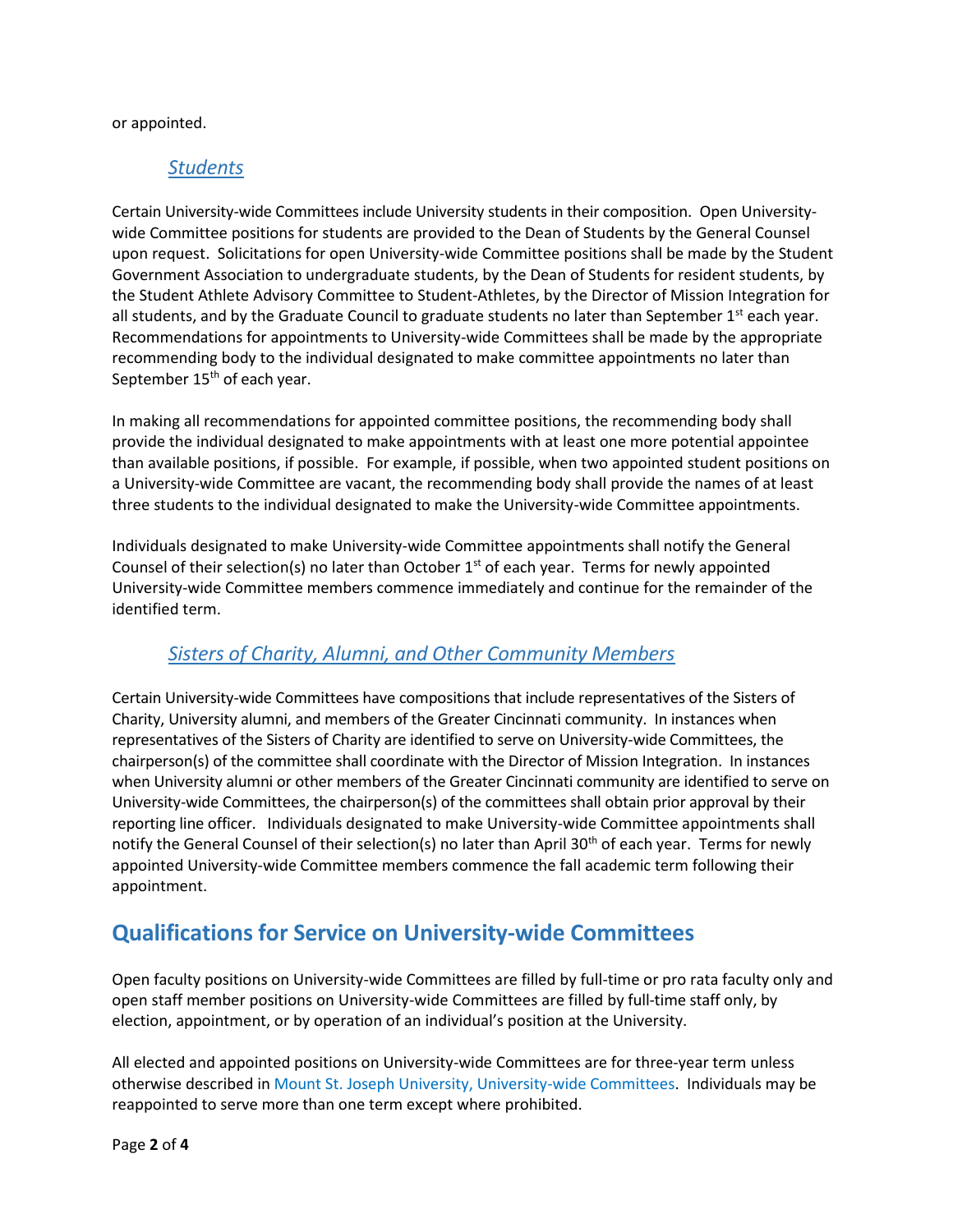As a prerequisite for any full-time or pro rata faculty to make themselves available for election or appointment to any University-wide Committee, the individual must submit any requested information to ECFA by the deadline established in any solicitation communication.

As a prerequisite for any full-time staff to make themselves available for election or appointment to any University-wide Committee, the individual must submit the completed Staff Availability Form to CRSA by the established deadline.

Student positions on University-wide Committees are for one-year terms and can be filled by full-time undergraduate and full-time or part-time graduate students unless otherwise described in Mount St. Joseph University, University-wide Committees. However, students are eligible to be elected or appointed for additional terms as long as they remain classified as full-time undergraduate students or as a full-time or part-time graduate students and remain in good standing with the University.

Representatives of the Sisters of Charity, University alumni, and members of the Greater Cincinnati community serve on certain University-wide Committees as described in Mount St. Joseph University, University-wide Committees.

## **Responsibilities of University-wide Committee Members**

Chairperson(s) of University-wide Committees shall be selected, elected or appointed as set forth in Mount St. Joseph University, University-wide Committees. University-wide Committee Chairperson(s) shall: (a) be ultimately responsible for the execution of the committee's charge, (b) schedule all committee meetings, (c) maintain committee minutes, (d) keep attendance for committee meetings, (e) hold members of the committee accountable for their responsibilities, (f) maintain confidentiality of the committee's work as appropriate, and (g) report committee function to the individual(s) in the reporting line set forth in the Mount St. Joseph University, University-wide Committees as requested.

Members of University-wide Committees shall: (a) attend all scheduled committee meetings, (b) notify Chairperson(s) in advance if the member is unable to attend a scheduled committee meeting, (c) timely execute on assigned tasks that are reasonable expectations for committee members, and (d) maintain confidentiality of the committee's work as appropriate. Members of University-wide Committees who fail to attend scheduled committee meetings in an excessive number may be subject to removal from their University-wide Committee by the Chairperson(s) upon approval of the committee's report line individual(s) set forth in the Mount St. Joseph University, University-wide Committees.

## **Vacancies**

Vacancies created in University-wide Committees by faculty and staff as a result of a departure from the University, resignation, or removal shall be brought to the attention of ECFA and CRSA, as applicable, by the Chairperson(s) of the University-wide Committee having any vacancy. Within thirty (30) days of receiving notice of any vacancy, ECFA and CRSA shall hold a special solicitation for any vacancy and shall otherwise follow the procedures and requirements for filling any vacancy by election or appointment as outlined herein.